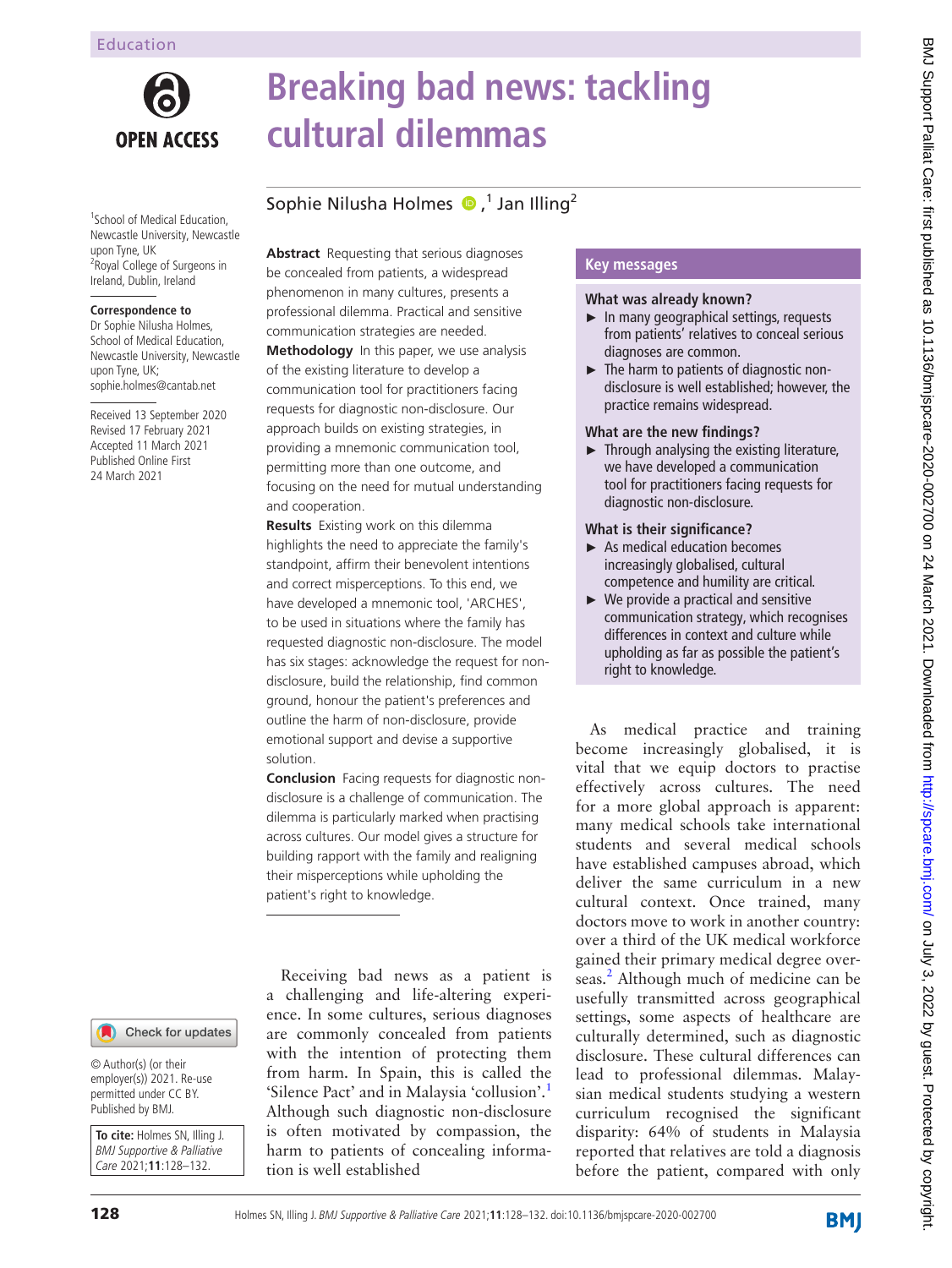2% of students receiving the same curriculum in the UK.<sup>3</sup> One student in Malaysia articulated the dilemma: "If I was in the family's shoes I would choose collusion, but if I was in the doctor's shoes obviously I would want to tell the patient".<sup>4</sup> By contrast, in the UK diagnostic non-disclosure would contravene professional guidelines<sup>5</sup> and it would be permitted within the UK legal framework only in exceptional circumstances.<sup>[6](#page-4-5)</sup>

We as clinicians need to be aware of these differences in cultural practice and equipped to navigate these dilemmas sensitively. In this paper, we use analysis of the existing literature to develop a communication tool for practitioners facing requests for diagnostic non-disclosure. Our model aims to acknowledge the dilemma, show sensitivity to the grieving family, maintain cooperative relationships and uphold, as far as possible, the patient's right to knowledge.

#### **CONCEALING SERIOUS DIAGNOSES**

Across a range of countries, concealing serious diagnoses is common. In Greece, 90% of doctors would not reveal a new cancer diagnosis to a patient<sup>7</sup> and in China, 62.1% of patients do not know their cancer diagnosis before starting chemotherapy.<sup>[8](#page-4-7)</sup> Diagnostic non-disclosure usually occurs after a request from the patient's family.<sup>9</sup> A commonly stated reason is the need to reduce psychological distress.<sup>[10](#page-4-9)</sup> There is a belief that if a patient is able to maintain hope, they are more likely to recover.<sup>10</sup>

Fears about the negative impact of diagnostic disclosure have, however, been discredited. Surveys repeatedly show that patients do want to know their diagnoses, ranging from 69.3% in China<sup>11</sup> to 95% in Nigeria.<sup>12</sup> Patients who know their diagnoses have fewer phys-ical symptoms<sup>[13](#page-4-12)</sup> with no change in mortality.<sup>14</sup> There is a reduction in psychological stress, $\frac{15}{15}$  symptoms of anxiety and symptoms of depression.<sup>[8](#page-4-7)</sup> Diagnostic disclosure shapes the patient's trajectory. Patients who are able to make informed decisions about their treatment often opt for a less invasive approach with an emphasis on symptom control.<sup>16</sup> Moreover, diagnostic non-disclosure is rarely successful; the majority of patients eventually find out their diagnosis, often in a less supportive context.<sup>17</sup> The suffering created by concealing diagnoses is not limited to the patients: Beng highlights the psychological distress experienced by patients' relatives<sup>[1](#page-4-0)</sup> and Ong *et al* raise the impact of moral distress and emotional exhaustion on the medical team[.18](#page-4-17)

The approach to breaking bad news cannot be rigid. Not all patients want to be informed. Many patient groups, such as the very young and those with cognitive impairment, would be unable to understand the information given to them. Also, context matters: few clinicians would tell a peri-arrest patient they are probably about to die. Interestingly, the UK legal framework does support diagnostic non-disclosure in extraordinary circumstances, where revealing specific

information would cause 'serious detriment to the patient's health'; this is termed the 'therapeutic exception'.[6](#page-4-5) However, this tenet 'must not be abused' and is rarely employed.<sup>[6](#page-4-5)</sup> In the USA, it would breach the HIPAA privacy rule.<sup>[19](#page-4-18)</sup> The decision to disclose a diagnosis is not binary, but can be staged, offering varying levels of disclosure.<sup>20</sup> We all sit somewhere on a spectrum: we adapt our approach to the context and the patient.<sup>21</sup>

### **WHY DOES DIAGNOSTIC NON-DISCLOSURE PERSIST?**

In spite of evidence to support diagnostic disclosure, in many settings serious diagnoses are routinely concealed. Misperceptions regarding the impact of diagnostic disclosure are widespread. Even when doctors believe that telling patients is the right things to do, they are not always able to act on that conviction. In Italy, 45% of doctors thought that patients should always be informed of their diagnosis, but only 25% did this in practice. $^{22}$  $^{22}$  $^{22}$  Workload, lack of privacy, lack of access to investigations, lower staffing levels, lack of training in communication skills and the absence of formal guidelines or legal frameworks all act as barriers.<sup>23 24</sup> In reality, healthcare professionals find breaking bad news stressful, $^{25}$  so it is not surprising that many doctors prefer to disclose bad news to close relatives as opposed to the patient. A further challenge is that the phenomenon of diagnostic non-disclosure, although well recognised, has no unifying terminology. It is often not overtly discussed, resulting in the development of 'unwritten rules'.[4](#page-4-3) A key step forward is to articulate when non-disclosure has been requested and acknowledge its implications.[26](#page-4-24)

Western ethics unequivocally tells us that disclosing serious diagnoses is the right thing to do, a view underpinned by the principles of autonomy, benef-icence and non-maleficence.<sup>[27](#page-4-25)</sup> The act of perpetuating a lie can create a crisis of conscience and lead to healthcare workers' psychological exhaustion.<sup>18</sup> However, it should be recognised that the West is unique in its emphasis on autonomy and truth over harmony.<sup>27</sup> <sup>28</sup> In other cultures, different actions are considered ethical. For example, 'care ethics' resonates with non-disclosure in the Indian state of Tamil Nadu, where patients knew that their diagnoses had been concealed and felt that this act demonstrated familial love and medical professionalism.<sup>29</sup> An ethics of duty, based on filial piety, can be found in eastern cultures influenced by Confucianism.<sup>30</sup> Exposing sick relatives to distressing information fails to meet such ethics of duty and can lead to a 'loss of face'. By contrast, those in the Western world may inform the dying of their prognosis, but fail to facilitate personal or community care.

In cultures where non-disclosure occurs, there is a disconnect between people's wishes for themselves and for others. As patients, people want to know their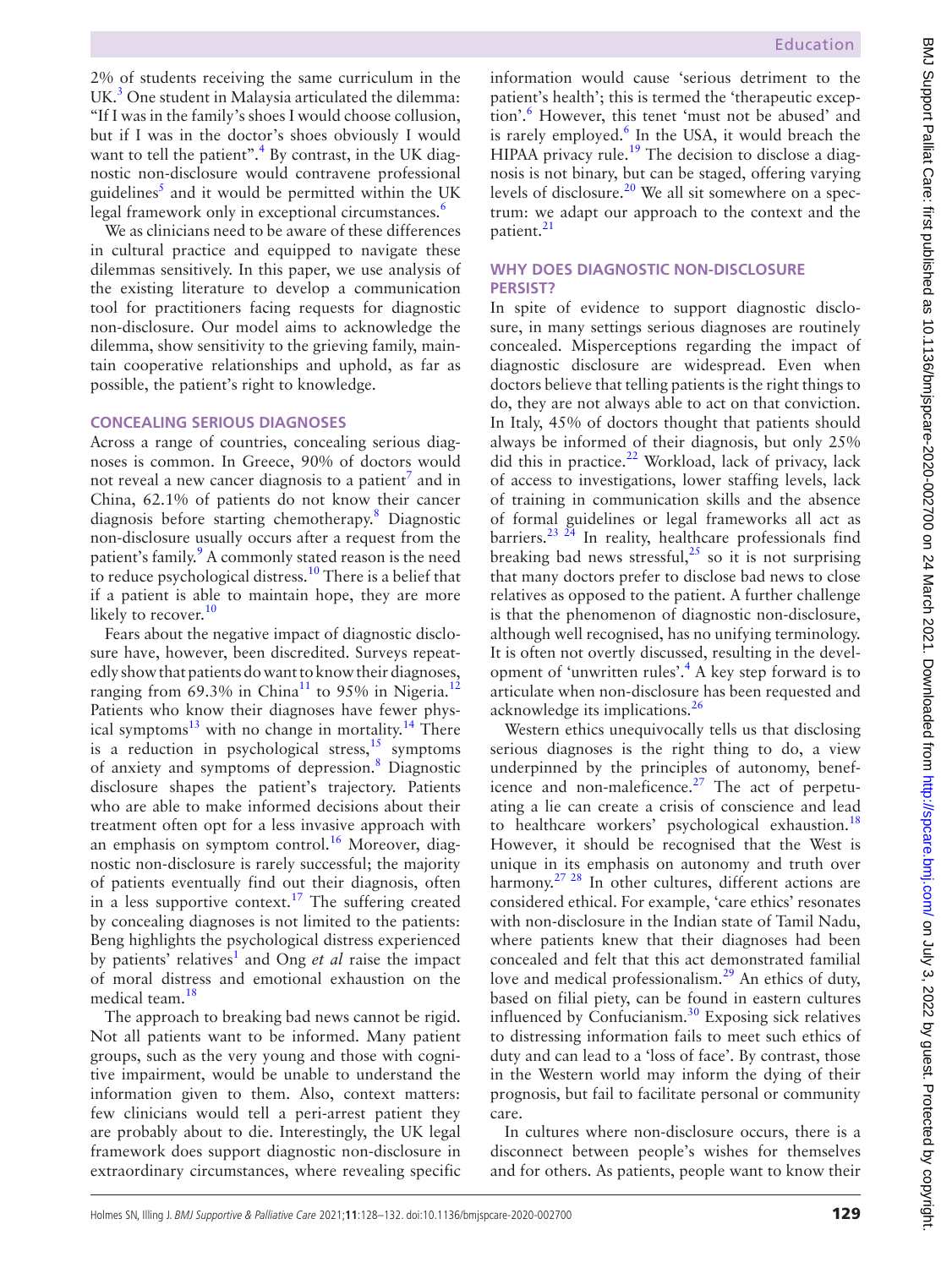diagnosis; as caregivers, they want to protect their relatives from distress. In China, 85% of patients but only 18% of caregivers felt that a cancer diagnosis should be disclosed to a patient. $31$  The source of this disconnect is not clear. Cultural values and understanding are evolving and our preference for disclo-sure in the West became mainstream only recently.<sup>[18 32](#page-4-17)</sup> It is possible that part of the cultural dilemma is a delay between a change in individual attitudes, which are increasingly westernised, and long established cultural expectations.

Internationally, patients' predominant desire to know their diagnoses has been established, but patients in the West are unique in the extent of their fear of dependence and loss of self-determination.<sup>33</sup> In the context of closer familial relationships outside the cultural West, patients' values and fears are understandably different and receiving care from and being dependent on others is more accepted. Diagnostic non-disclosure occurs more often in societies which prioritise collectivism over individualism, and which employ a more paternalistic approach to healthcare decision-making. $34$  On a practical note, where decision-making is made with the family as a whole and the patient's family delivers the bulk of their support, dismissing the family's requests for non-disclosure may create familial disharmony which jeopardises the patient's care.<sup>[35](#page-4-31)</sup>

Gradual progression towards individualism and patient empowerment, with decreasing practice of diagnostic non-disclosure, may be inevitable.<sup>18</sup> We need to be careful that, in supporting this evolution, what is of value in other cultures is not lost. Recommending change as an outsider is always hazardous and is the antithesis of cultural humility. We need to recognise that we cannot achieve full contextual understanding. Claiming cultural superiority in the West and imposing our values on other cultures has an ignoble past. A first step towards cultural humility is to recognise that our stance in the West has its own biases, so that we can begin to release ourselves from our own cultural encapsulation, $36$  Our culture is far from perfect. On community, care and compassion, we have much to learn[.37](#page-4-33)

# **HOW CAN WE MAKE PROGRESS?**

Several strategies have been suggested to support clinicians facing the specific cultural dilemma of diagnostic non-disclosure.<sup>1</sup> <sup>18</sup> <sup>26</sup> Beng recommends avoiding the situation entirely by consulting the patient first. If this cannot be achieved, a multi-step approach to deesca-lating any potential conflict is recommended.<sup>[1](#page-4-0)</sup> Low *et al* have developed a flowchart, which enlists empathy, exploration, grief counselling, reassurance and information pamphlets to the end goal of overcoming the family's reservations.[26](#page-4-24) Ong *et al* suggest a strategy for all ethical dilemmas: identify the issue, clarify values, clarify barriers and act.<sup>18</sup>

Our approach builds on these strategies and takes them further, in providing a mnemonic communication

tool, permitting more than one outcome, and focusing on the need for mutual understanding and cooperation. The primary intention of the mnemonic 'ARCHES' is to facilitate communication when a family requests diagnostic non-disclosure. However, in settings where diagnostic non-disclosure is a norm, the family may automatically assume the clinician will conceal the diagnosis from the patient. Clinicians in these settings may choose to use our ARCHES model as a preemptive conversation. If the family tries to stop the physician while he or she is breaking bad news to the patient and family, even though the patient has given their consent, the ARCHES model could be used for conflict resolution.

The gold standard in the cultural West is to approach breaking bad news by speaking to the patient and their family together using a breaking bad news tool such as the mnemonic 'SPIKES'.<sup>38</sup> Our mnemonic tool, 'ARCHES', is intended to take place prior to 'SPIKES', in situations where the family has requested diagnostic non-disclosure. It provides a strategy for appreciating the family's standpoint, affirming their benevolent intentions and correcting misperceptions. During this conversation, it is essential we maintain the patient's confidentiality and uphold their right to knowledge. [Table](#page-3-0) 1 shows an example case scenario and suggested discussion applying the ARCHES framework.

# **ARCHES MNEMONIC**

A—Acknowledge the request for non-disclosure.

A significant barrier to tackling diagnostic nondisclosure is that the dilemma is often left unvoiced. Non-disclosure can occur as a default, without conscious reflection. Strategies in the existing literature highlight the need to address the issue head-on. $^{26}$  $^{26}$  $^{26}$ 

R—Build the Relationship between the clinician and the family, clarifying values.

Mutual understanding is key to cooperation. We as clinicians need to understand the family's fears so that we can reassure them. We need to appreciate the patient's values and individual characteristics so that these can be taken into consideration.<sup>[18](#page-4-17)</sup> Furthermore, the process of active listening and of seeking deeper understanding creates trust.

C—Find Common ground.

After understanding each other's perspective, we need to identify shared goals and values. When facing cultural dilemmas in obstetrics, searching for common ground has proved an effective strategy.<sup>[39](#page-4-35)</sup> Typical shared goals would include optimising the patient's mental and physical health and maintaining positive family relationships.

H—Honour the patient's information preferences; outline Harm of non-disclosure

Having gained understanding of the family's position, the clinician can move on to making them aware of the benefits of informing the patient and the need to honour the patient's information preferences,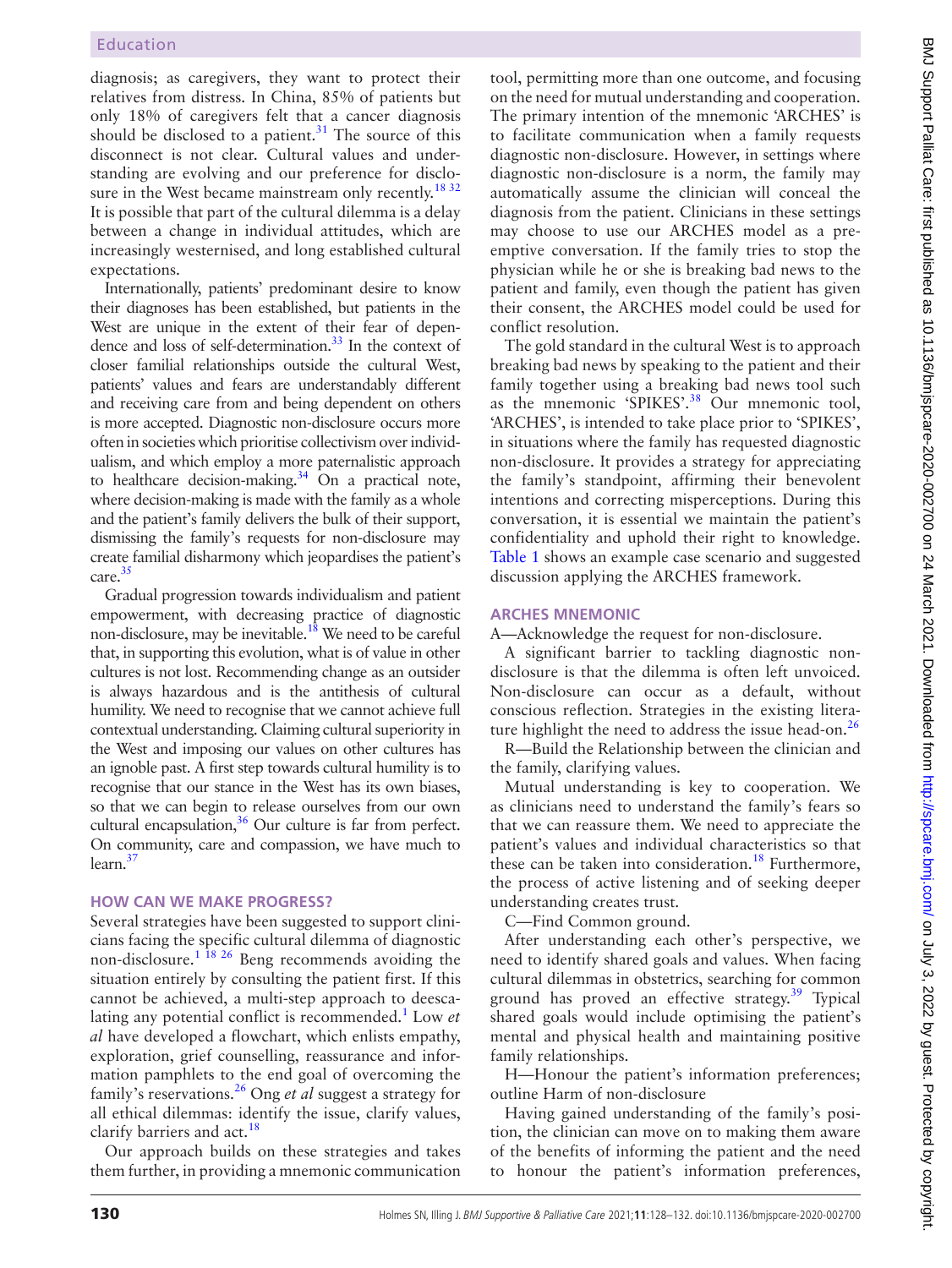#### <span id="page-3-0"></span>**Table 1** Case scenario applying the ARCHES framework to a conversation with a patient's family

#### **Case scenario applying the ARCHES framework**

An 80-year-old woman is diagnosed with advanced pancreatic cancer. There are no options for curative treatment. Before these findings are discussed with the patient, her sons approach the medical team. They are aware that she is likely to have a serious illness. They insist that she should not be told the diagnosis. They are concerned it would be too distressing for her and would hasten her death.

| A            | <b>Acknowledge</b> the request                                                                 | "We understand that you have asked us not to tell your mother about her diagnosis. We would like to talk with you about this<br>and to understand your perspective."                                                                                                                                                                                                                                                                                                                                                                                                                                                                                                                                                                                                                                                                                                                                                                                                                                                                                                                                                                                                                                                                                                                                                 |
|--------------|------------------------------------------------------------------------------------------------|----------------------------------------------------------------------------------------------------------------------------------------------------------------------------------------------------------------------------------------------------------------------------------------------------------------------------------------------------------------------------------------------------------------------------------------------------------------------------------------------------------------------------------------------------------------------------------------------------------------------------------------------------------------------------------------------------------------------------------------------------------------------------------------------------------------------------------------------------------------------------------------------------------------------------------------------------------------------------------------------------------------------------------------------------------------------------------------------------------------------------------------------------------------------------------------------------------------------------------------------------------------------------------------------------------------------|
| $\mathsf{R}$ | Build the relationship                                                                         | "When you ask us not to tell her her diagnosis, what is on your mind? Are there particular things that you are worried about?<br>What is she like as a person? What things do you feel are most important to her?"                                                                                                                                                                                                                                                                                                                                                                                                                                                                                                                                                                                                                                                                                                                                                                                                                                                                                                                                                                                                                                                                                                   |
| C            | Find common ground                                                                             | "We can appreciate from what you have said that she is an anxious person. Your priorities are for her to be as comfortable as<br>possible and not to be put under mental distress. These are goals that we share with you."                                                                                                                                                                                                                                                                                                                                                                                                                                                                                                                                                                                                                                                                                                                                                                                                                                                                                                                                                                                                                                                                                          |
| н            | Honour the patient's preference and<br>outline <b>harm</b> of non-disclosure of<br>information | "Many families ask us not to tell patients about their diagnoses. As in your case, it is because they love their relative and are<br>worried about them. However, we need to recognise that most patients want to know their diagnosis. We need to honour her<br>choice if she would like to know. When patients understand what is happening, they feel better, physically and mentally. They<br>feel more connected with their family. They are able to be involved in choices about their care. If we try to hide a diagnosis, the<br>patient often feels alienated and will eventually find out the diagnosis in an unsupported way."                                                                                                                                                                                                                                                                                                                                                                                                                                                                                                                                                                                                                                                                            |
| Е            | Provide emotional support and<br>respond to concerns                                           | "When we break bad news, we take care to do it sensitively. Your mother can always choose not to know her diagnosis and we<br>will check we have her permission before starting the conversation. We will do it gently and in stages, giving her the opportunity<br>to ask questions and to have her feelings and perspective heard."                                                                                                                                                                                                                                                                                                                                                                                                                                                                                                                                                                                                                                                                                                                                                                                                                                                                                                                                                                                |
| S            | Devise a supportive solution                                                                   | "Now that we've discussed the situation, we need to make a plan of what we do next. We feel that it is important that we now<br>tell her what is going on. What are your thoughts?"<br>(Outcome 1)<br>"We are glad to hear that you appreciate our need to tell her her diagnosis if she would like to hear it. Our usual approach is to<br>talk to the patient with her family in the room, if she would like that. We can go to see her now."<br>(Outcome 2)<br>"It is useful for us to know that you are still worried. However, we do feel that it is necessary for us to tell her her diagnosis if<br>she wants to know it. She will then have all the benefits we discussed of understanding what is going on. We appreciate that<br>this is distressing for you. We would be grateful if you could join the discussion so that she has your support when we give her<br>the information."<br>(Outcome 3)<br>"It is useful to know that you are still worried. We appreciate that she has severe problems with anxiety and that she has<br>previously said she would not want to know if she had cancer. We agree that it would not be in her best interests to have this<br>conversation with her right now. However, if she shows curiosity about what is going on, we will need to reassess this decision." |

alongside the harm to the patient and the burden to the family of non-disclosure.<sup>1</sup>

E—Provide Emotional support and respond to concerns.

We need to reassure the family that delivery of the news will be sensitive. The patient will not be forced to hear the news, only offered the information. Patients can always choose not to know their diagnosis and their permission is sought.<sup>38</sup> We need to acknowledge and support the family's emotions.

S—Devise a supportive Solution

We can then reach a consensus on the best way forward. Whether this communication is carried out by the clinician or by the family with a physician's support can be flexible. $26$  We need to establish in advance what we will do if the family insists, against our professional judgement, that the patient not be told. In this scenario, our approach will depend on our cultural and legal setting. In the UK, in all but exceptional circumstances the patient's preference for knowledge overrides the family's request. Following ARCHES, it is hoped the clinician will be able to break the bad news to the patient and their family using SPIKES.

#### **CONCLUSION**

Facing requests for diagnostic non-disclosure is a challenge of communication. The dilemma is particularly marked when practising across cultures. Doctors who study or train in the cultural West and go on to practise in other settings may face a disconnect between their training

and cultural norms. We need to be sensitive to differences in values, context and relationships while upholding the patient's right to knowledge. The communication tool ARCHES provides a framework for navigating this dilemma. Our model gives a dialogue for building rapport with the family and realigning their misperceptions while centring cultural humility.

**Contributors** SNH originated the project, performed the literature search and analysis, and drafted the text. JI revised the text and provided ongoing supervision.

**Funding** The authors have not declared a specific grant for this research from any funding agency in the public, commercial or not-for-profit sectors.

**Competing interests** None declared.

**Patient consent for publication** Not required.

**Provenance and peer review** Not commissioned; externally peer reviewed.

**Open access** This is an open access article distributed in accordance with the Creative Commons Attribution 4.0 Unported (CC BY 4.0) license, which permits others to copy, redistribute, remix, transform and build upon this work for any purpose, provided the original work is properly cited, a link to the licence is given, and indication of whether changes were made. See: [https://creativecommons.org/](https://creativecommons.org/licenses/by/4.0/) [licenses/by/4.0/.](https://creativecommons.org/licenses/by/4.0/)

#### **ORCID iD**

Sophie Nilusha Holmes [http://orcid.org/0000-0003-1836-](http://orcid.org/0000-0003-1836-063X) [063X](http://orcid.org/0000-0003-1836-063X)